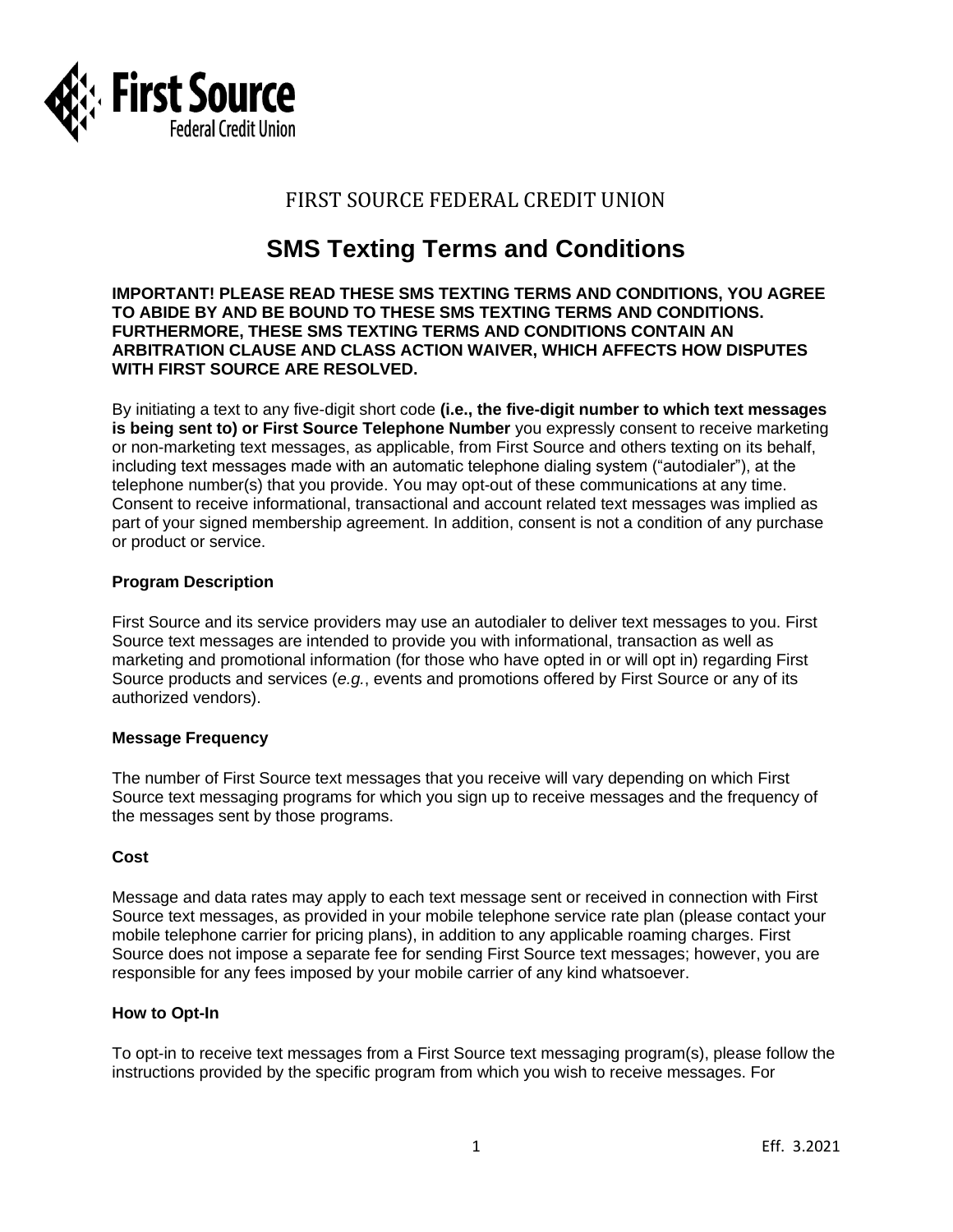example, you may be asked to reply in the affirmative in the manner indicated in an initial text message (e.g., Y or Yes, Start).

# **How to Opt-Out**

**To stop receiving text messages from a specific First Source text messaging program, text STOP to the five-digit short code (i.e., the five-digit number from which its text messages are being sent) or First Source Telephone Number for the text messaging program from which you no longer wish to receive messages.** You acknowledge that you will then receive one (1) final message from First Source confirming your opt-out of that text messaging program. Following such confirmation message, no additional text messages associated with that program will be sent to you unless you re-activate your subscription. **This will only opt you out of the specific text messaging program associated with that five-digit short code.** You will remain opted in to other First Source text messaging programs.

**To stop receiving text messages from ALL First Source text messaging programs, text STOPALL to any five-digit short code. (i.e., the five-digit number from which its text messages are being sent) or First Source Telephone Number** You acknowledge that you will then receive one (1) final message from First Source confirming your opt-out of ALL First Source text messaging programs. Following such confirmation message, no additional text messages associated with any program will be sent to you unless you opt into specific program from which you wish to receive messages. **This will not opt you out of Online Banking automated alerts. Please visit fsource.org to deactivate alerts or text STOP to the five-digit short code or First Source Telephone Number for the text messaging Alert from which you no longer wish to receive messages.**

#### **Your Mobile Telephone Number**

You represent that you are the account holder for the mobile telephone number(s) that you that you designated as your cell phone on your First Source membership. You are responsible for notifying First Source immediately if you change your mobile telephone number. You may notify First Source of a number change by contacting First Source Member Care at **315-735-8571 or 1-800-735-8571**

You agree to indemnify First Source in full for all claims, expenses, and damages related to or caused in whole or in part by your failure to notify First Source if you change your telephone number including, but not limited to, all claims, expenses, and damages related to or arising under the Telephone Consumer Protection Act.

# **Access or Delivery to Mobile Network is Not Guaranteed**

It is your responsibility to determine if your mobile carrier supports text messaging and if your mobile device is capable of receiving text messages. Your receipt of our text messages is subject to the terms and conditions of your agreement(s) with your mobile carrier.

Delivery of information and content to a mobile device may fail due to a variety of circumstances or conditions. You understand and acknowledge that network services, including but not limited to mobile network services, are outside of First Source's control, and First Source is not responsible or liable for issues arising from such network services (e.g., delayed or undelivered messages or the security of any messages).

# **Supported Carriers**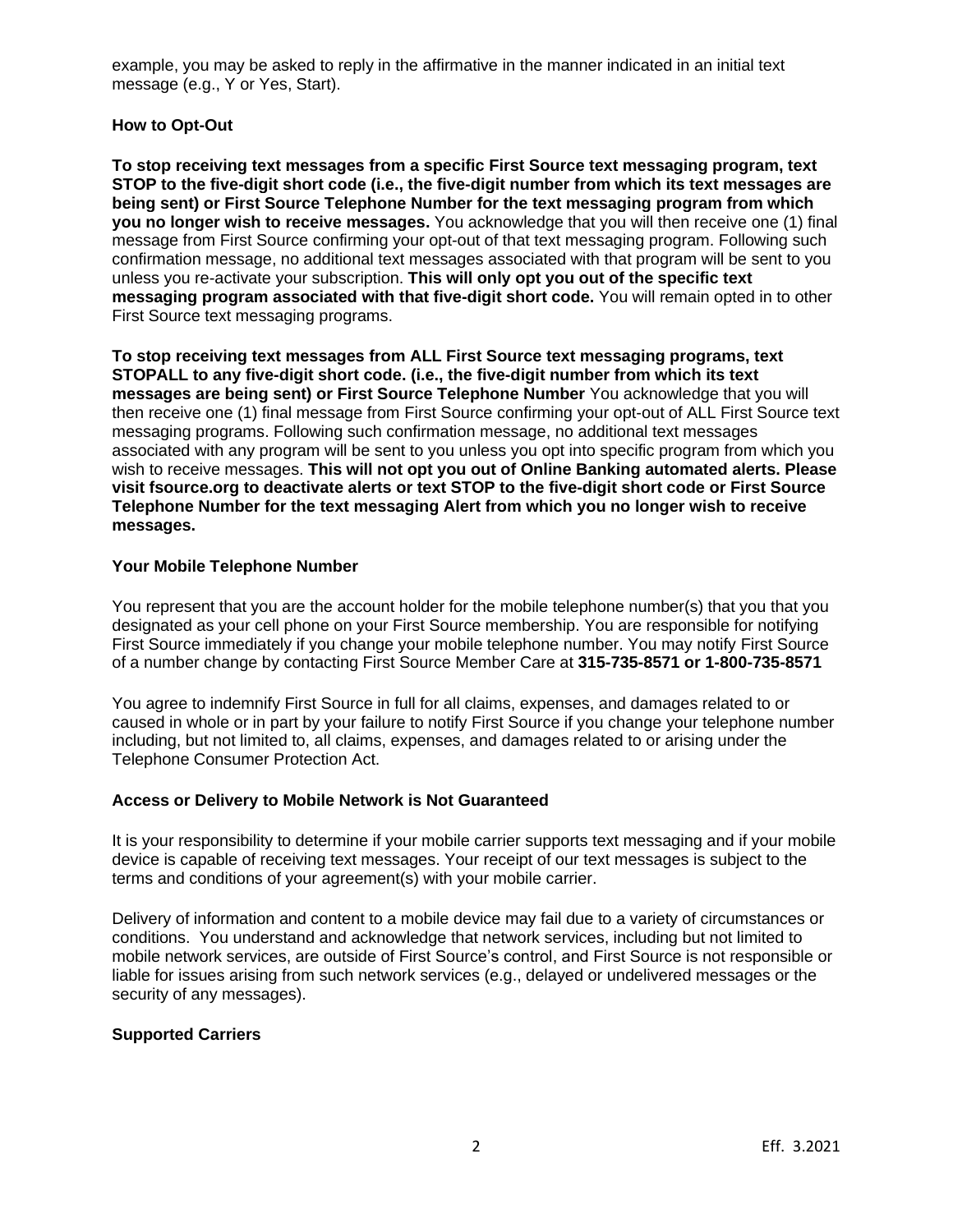Supported carriers may change from time to time, but currently include AT&T, Sprint/Boost,/Virgin, T-Mobile/MetroPCS, Verizon Wireless, CellCom USA, Spectrum Wireless, U.S. Cellular, and Google Voice, among others.

Carriers are not liable for delayed or undelivered messages.

T-Mobile® is not liable for delayed or undelivered messages.

#### **Support/Help**

**To request more information, text HELP to the five-digit short code (i.e., the five-digit number from which its text messages are being sent) or First Source Telephone Number for the text messaging program about which you have questions. You may also receive help by contacting First Source Member Care at 315-735-8571 or 1-800-735-8571**

#### **Eligibility**

To receive First Source text messages, you must be a resident of the United States and 18 years of age or older. First Source reserves the right to require you to prove that you are at least 18 years of age.

#### **Changes to Terms and Conditions**

First Source may revise, modify, or amend these First Source. SMS Terms and Conditions at any time. Any such revision, modification, or amendment shall take effect when it is posted to First Source's website<https://www.fsource.org/> .You agree to review these First Source. SMS Terms and Conditions periodically to ensure that you are aware of any changes. Your continued consent to receive First Source text messages will indicate your acceptance of those changes.

#### **Termination of Text Messaging**

We may suspend or terminate your receipt of First Source text messages if we believe you are in breach of these First Source SMS Terms and Conditions and or your Membership Agreement. Your receipt of First Source text messages is also subject to termination in the event that your mobile telephone service terminates or lapses. First Source reserves the right to modify or discontinue, temporarily or permanently, all or any part of First Source text messages, with or without notice.

#### **Security**

You acknowledge that our text messages are sent to you without being encrypted and may include information about an application or your First Source account. First Source will not include your full account number, password, or other sensitive information in a text message. A text message does not constitute a record for the account to which it pertains. The information in the text messages is provided on an "AS IS," and "AS AVAILABLE" basis. First Source will not be responsible for any loss or damage that could result from interception or misuse of any information by third parties or undelivered text messages. Request for personal information may be done through a secured link provided in the text.

# **Privacy**

Your privacy is important to us. Please [https://www.fsource.org/getmedia/a4250dab-cd06-43a7-](https://www.fsource.org/getmedia/a4250dab-cd06-43a7-9ad1-981c02b7bf29/PrivacyPolicy15276.pdf.aspx) [9ad1-981c02b7bf29/PrivacyPolicy15276.pdf.aspx](https://www.fsource.org/getmedia/a4250dab-cd06-43a7-9ad1-981c02b7bf29/PrivacyPolicy15276.pdf.aspx) to review our privacy statement.

# **Arbitration and Class Action Waiver**

**Please read this carefully. It affects your rights.**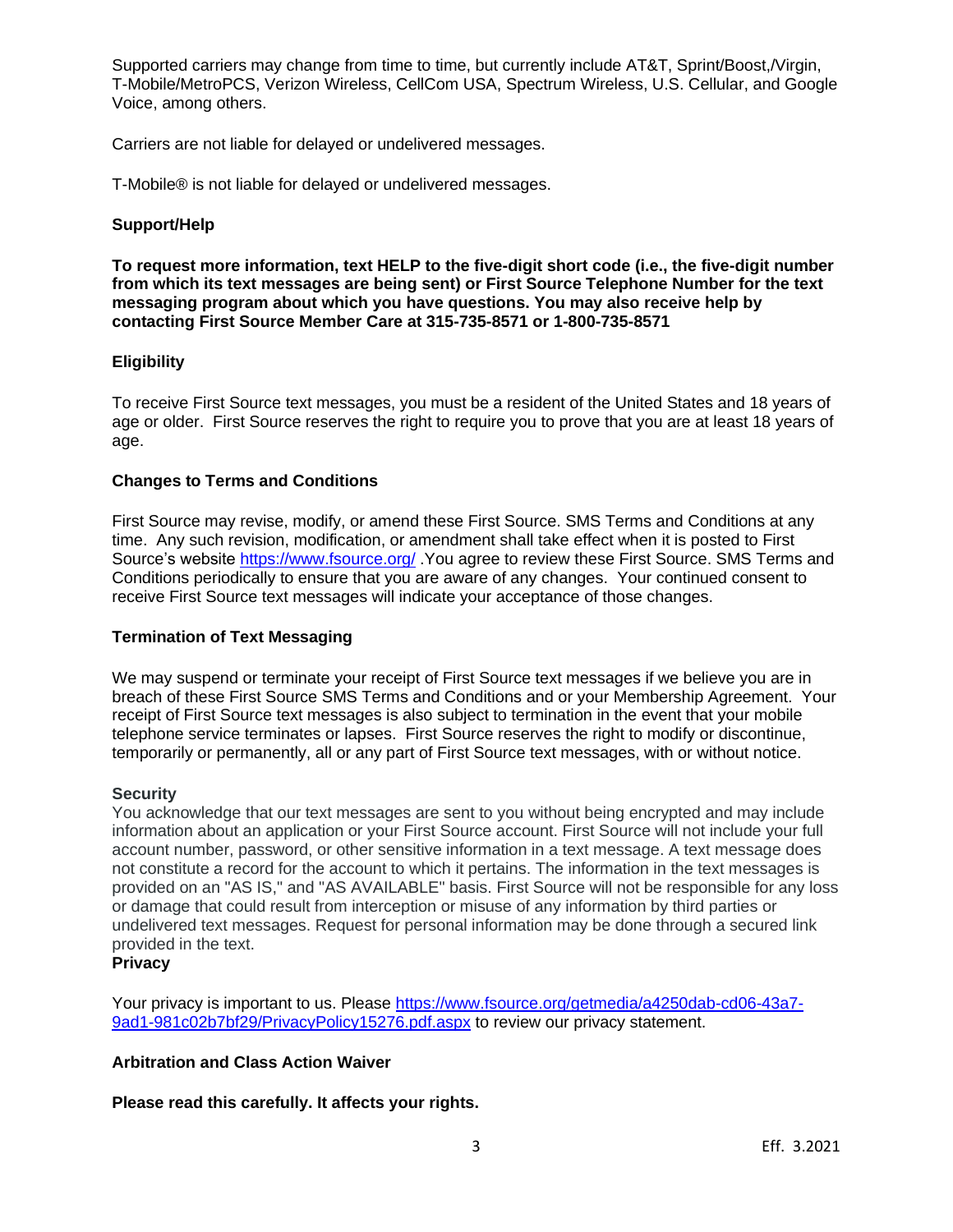**Any dispute and/or any and all claims relating in any way to your receipt or use of First Source text (SMS) messages will be resolved by binding arbitration, rather than by a court.**

**Any and all controversies, disputes, demands, counts, claims, or causes of action (including the interpretation and scope of this clause, and the arbitrability of the controversy, dispute, demand, counts, claim, or cause of action) between you and First Source or First Source's employees, agents, successors, or assigns, shall exclusively be settled through binding and confidential arbitration, except that you or First Source may take claims to small claims court if the dispute qualifies for hearing by such court. In addition, each party retains the right to seek injunctive or other equitable relief in a court of competent jurisdiction to prevent the actual or threatened infringement, misappropriation or violation of a party's copyrights, trademarks, trade secrets, patents, or other intellectual property rights.**

This agreement to arbitrate is intended to be broadly interpreted, and expressly includes claims brought under the Telephone Consumer Protection Act, 47 U.S.C. § 227 et seq., or any other statute, regulation, or legal or equitable theory. You and First Source hereby agree that the Federal Arbitration Act, 9 U.S.C. 1, et seq. ("FAA") applies to this agreement to arbitrate, and governs all questions of whether a dispute is subject to arbitration. Unless you and we agree otherwise in writing, arbitration shall be administered by the American Arbitration Association Consumer Arbitration Rules in effect at the time of filing of the arbitration (the "AAA Rules"). However, just as a court would, the arbitrator or arbitrators must honor the terms and limitations in these First Source Terms and Conditions, and can award damages and relief (including any attorneys' fees) authorized by law and/or the AAA Rules. The arbitration decision and award is final and binding, with some exceptions under the FAA, and judgment on the award may be entered in any court of competent jurisdiction. There is no judge or jury in arbitration and arbitration procedures are simpler and more limited than rules applicable in court. **YOU AGREE THAT, BY ENTERING INTO THIS AGREEMENT, YOU AND FIRST SOURCE ARE EACH WAIVING THE RIGHT TO SUE IN COURT, INCLUDING RIGHTS TO RECEIVE A TRIAL BY JURY AND THE RIGHT TO PARTICIPATE AS A PLAINTIFF OR CLASS MEMBER IN ANY PURPORTED CLASS ACTION LAWSUIT, CLASS-WIDE ARBITRATION, PRIVATE ATTORNEY-GENERAL ACTION, OR ANY OTHER REPRESENTATIVE PROCEEDING, EXCEPT THAT FIRST SOURCE SHALL RETAIN THE RIGHT TO COMMENCE AN ACTION IN THE SUPREME COURT OF THE STATE OF NEW YORK RELATED TO ANY COLLECTION OF DEBTS ALLEGEDLY OWED TO FIRST SOURCE BY YOU.**

THIS AGREEMENT DOES NOT ALLOW FOR CLASS ARBITRATIONS EVEN IF THE PROCEDURES OR RULES OF AAA WOULD. RATHER, YOU AND WE ARE ONLY ENTITLED TO PURSUE ARBITRATION ON AN INDIVIDUAL, BILATERAL BASIS. FURTHER, AND UNLESS YOU AND FIRST SOURCE AGREE OTHERWISE IN WRITING, THE ARBITRATOR(S) MAY NOT CONSOLIDATE MORE THAN ONE INDIVIDUAL PARTY'S CLAIMS WITH ANY OTHER PARTY'S CLAIMS, AND MAY NOT OTHERWISE PRESIDE OVER ANY FORM OF A REPRESENTATIVE OR COLLECTIVE PROCEEDING.

Payment of all filing, administration and arbitrator fees will be governed by the AAA Rules. Arbitration under this agreement shall be held in the United States county where you live, or if you no-longer live in New York at the time of the commencement of arbitration then the arbitration shall be held in the County of New York where you last resided or where you lived when you became a member of First Source, or any other location we mutually agree to, subject to New York law. The arbitration may award on an individual basis the same damages and relief as a court (including injunctive relief). Any judgment on the award rendered by the arbitrator may be entered in any court of competent jurisdiction.

This agreement to arbitrate does not preclude you from bringing issues to the attention of federal, state, or local agencies. Such agencies can, if the law allows, seek relief against us on your behalf.